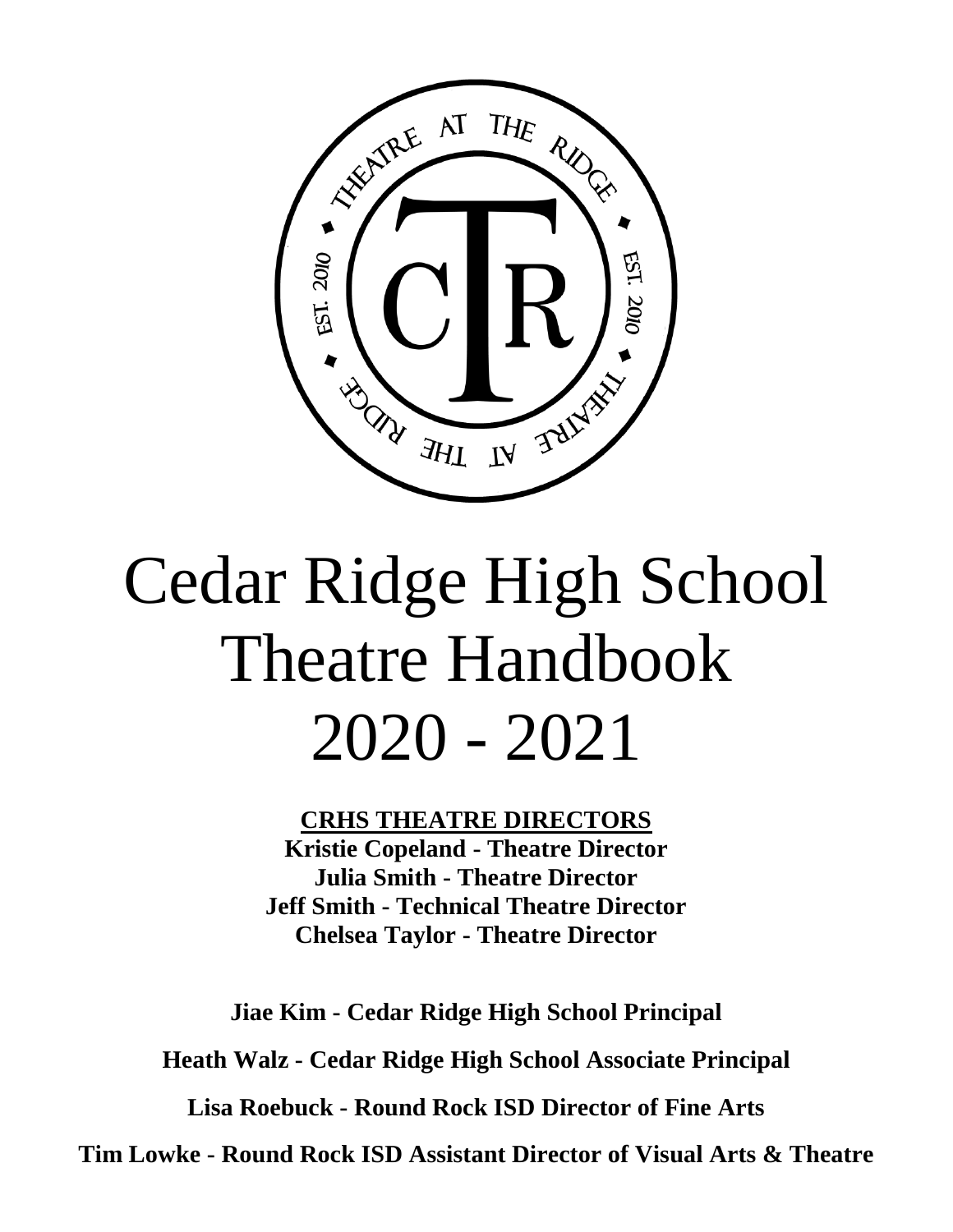



#### **Cedar Ridge High School**

2801 Gattis School Road Round Rock, Texas 78664 (512)704-0100 Fax: (512) 704-0280

August 20, 2020

Dear Parents and Students,

Welcome to the Cedar Ridge High School Theatre Department! We hope you and your families enjoyed time together this summer and are looking forward to another exciting school year. While this year may be unlike any other, we are anxious to resume classes as we continue encouraging our students to imagine, create, act and discover their potential as artists. We especially welcome the class of 2024 and all our new students who have joined us. It is going to be a wonderful year for Theatre at the Ridge as we celebrate our tenth year as a theatre program. We look forward to sharing our 2020 – 2021 season with the Round Rock community, as well as remembering a decade of theatre at Cedar Ridge.

Please read this handbook carefully and keep it as a reference. The handbook contains information concerning CRHS theatre policies and expectations for this school year. Membership in this organization requires discipline, pride and a mutual respect for others. Participation in this department will offer each student many opportunities for growth as performers, designers and lifelong learners.

We encourage parents to become involved in their student's theatre education through volunteer opportunities and by joining the Theatre Booster Club. If you are interested in getting involved in the booster club, please complete the information form in your "back to school packet" and return it to your child's theatre director. We have been successful in our endeavors as a young theatre program due to the dedication, encouragement and endless support of our booster club. Thank you to all our parent volunteers who have been involved over the years. We hope you will continue to remain a vital aspect of the Cedar Ridge theatre program.

We look forward to meeting each of you and welcoming you to the theatre program. We are honored to be the theatre directors for the Visual and Performing Arts Academy at Cedar Ridge. If you would like to learn more about the theatre department, you can view Theatre at the Ridge's website by going to *[http://www.theatreattheridge.com](http://www.theatreattheridge.com/)*. Please feel free to contact us if you have questions or concerns throughout the year.

#### **CRHS THEATRE DIRECTORS**

| Kristie Copeland | Kristie_Copeland@roundrockisd.org |
|------------------|-----------------------------------|
| Julia Smith      | Julia_Smith@roundrockisd.org      |
| Jeff Smith       | Jeffrey_Smith@roundrockisd.org    |
| Chelsea Taylor   | Chelsea_Taylor@roundrockisd.org   |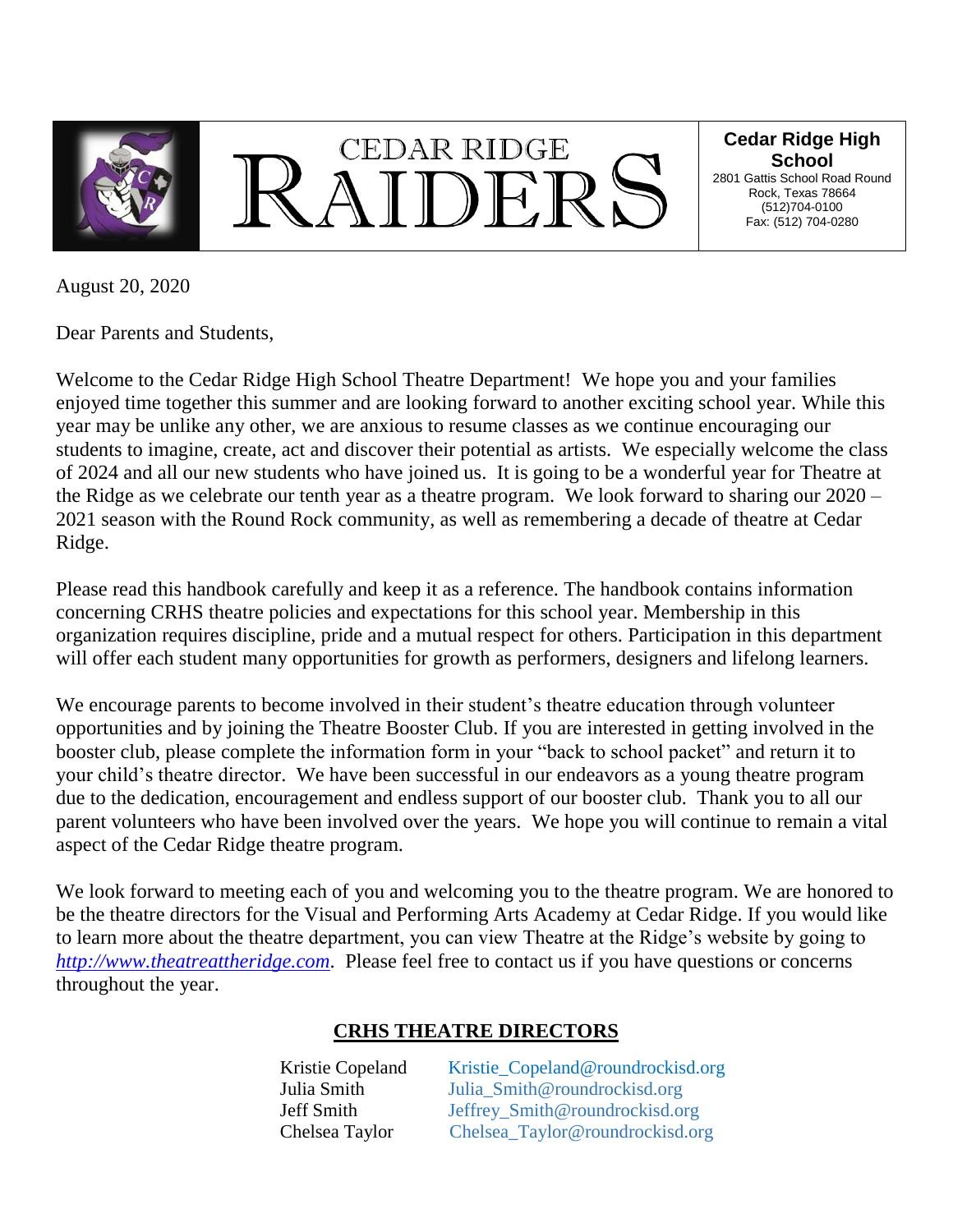#### **Classroom Expectations**

It is a privilege to participate in the Cedar Ridge High School theatre program. Students are expected to demonstrate responsible behavior, dependability and respect for their fellow thespians at all times. With this philosophy in mind, the following guidelines define our behavior expectations.

- 1. **Be Prompt.** Students should be in their assigned warm-up space when the bell rings.
- 2. **Be Prepared.** Students should have the appropriate materials for class and be ready for the day's activity.
- 3. **Be Present**. Students should listen and follow the teacher's instructions at all times. Cell phones and electronic devices should remain silent and out of view during class. (RRISD policy will be enforced at all times.)
- 4. **Be Productive**. Students should use their class time wisely to work on projects, scene work or other theatre assignments.
- 5. **Be Polite**. Students should exhibit proper theatre etiquette at all times. They should be respectful of their peers during class, rehearsals and performances.

### **Cell Phone Policy**

Cell phones should not be out or in use during theatre class time unless permission has been granted by their theatre director or instructor. IF given permission by a theatre director or instructor, students are allowed to use their phone during class for research and class assignments. However, texting, playing games, checking social media websites, emailing or making phone calls will not be tolerated during the class period. A student will be given one verbal warning if they violate the cell phone policy. If a student chooses to violate the cell phone policy a second time, the student's phone will be collected and turned in to the office.

Cell phone use will not be allowed during a rehearsal at any time. Students are encouraged to call or text their parents prior to rehearsal. If a parent needs to contact a student during the rehearsal time, please notify a theatre director and we will have them step out of rehearsal to return your call. If cell phone use persists to be a distraction, it will be up to the director's discretion to implement the use of a cell phone bin during rehearsal.

We appreciate your cooperation with the Cedar Ridge theatre cell phone policy. We want our students to interact with one another, build lasting relationships and remain focused during class time and rehearsals.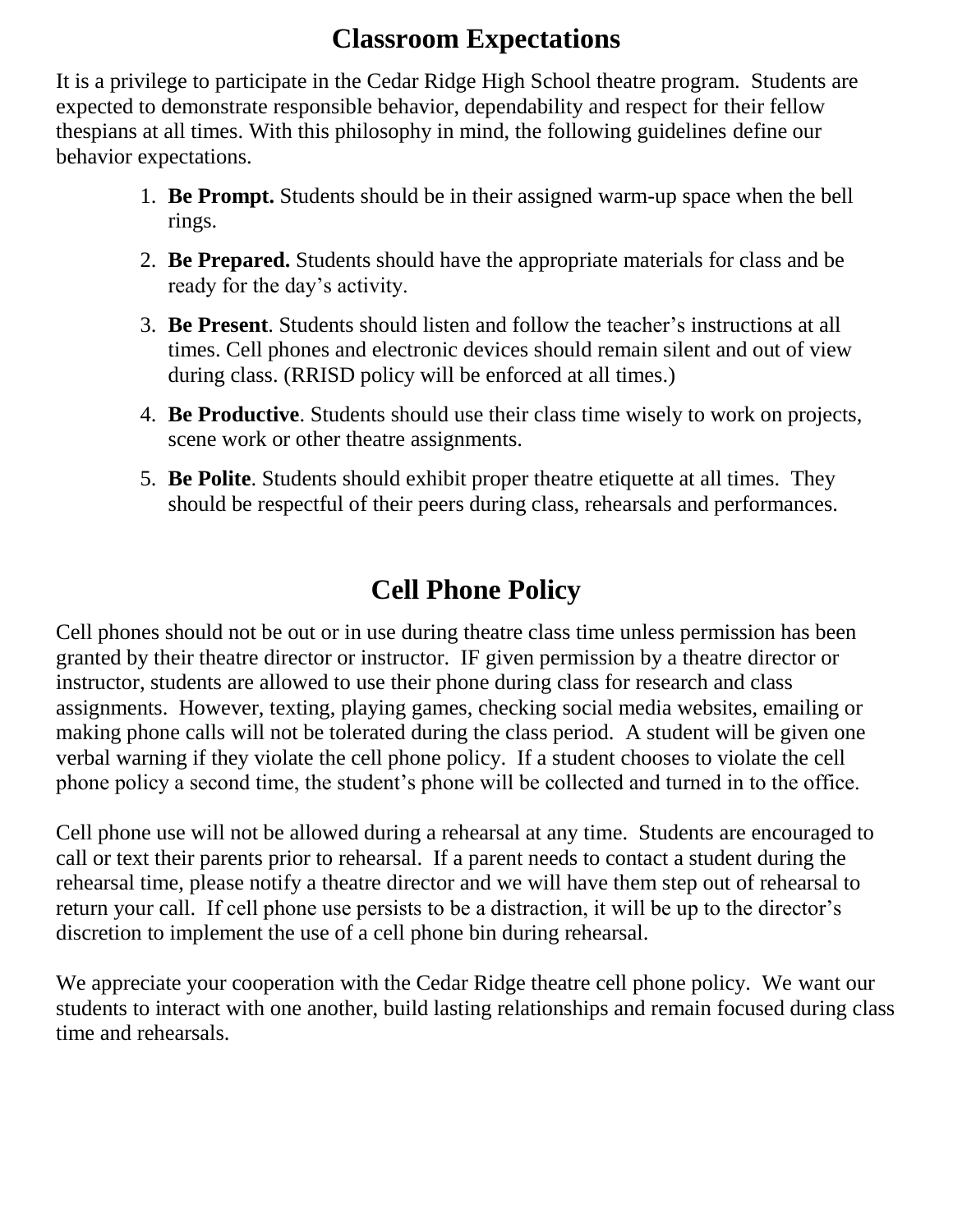# **Social Media Policy**

The theatre department strives to create a welcoming and collaborative environment among our students, parents and directors. We ask for your help to continue healthy communication via social media. Students in the theatre department will be held accountable for information posted on any Internet Social Community including, but not limited to, questionable photography, obscene/inappropriate language, verbal slurs, and negative information. We want to raise awareness among our students regarding the appropriate use of social media and both the positive and negative implications it can bring to a student and/or organization.

It is also our expectation that students, parents and directors uphold respect for Theatre at the Ridge and other performance organizations by not sharing negative critiques or comments online. We encourage our students to seize opportunities to see live theatre in the community. However, please keep all comments via social media and other online communications positive and supportive. Always remember you represent yourself, your family, Cedar Ridge, and this theatre department as long as you are a student in the program.

Students should feel supported, appreciated and respected by their peers in the theatre department. If you have a concern regarding online chatter or an inappropriate use of social media, please notify your theatre director. We want our students to remain positive and feel safe both online and in the classroom.

#### **Audio and Video Recording**

Students must seek permission from their theatre director, fellow students, clinicians, and guest speakers in order to record performances or instruction during class time. Students are not allowed to film or record individuals during theatre classes, rehearsals, performances, or at after school theatre events without the consent of each person being recorded. If a student records an individual during class or while attending a Cedar Ridge theatre activity without their knowledge, they will be referred to an administrator for further action.

### **Licensing Rights and Royalties**

In order for Cedar Ridge to produce our annual theatre season, we are required to license shows and pay royalties for performances. Each license carries specific instructions about the publicity, filming and distribution of performance material. Please be mindful that recording a performance is always strictly prohibited. A special note will be made in programs to remind you of this expectation.

We also want to stress the importance of licensing rights for photographers and their work as artists. If a professional photographer is used for production photos, it is inappropriate to steal their images and post them without their permission. We will always make production photos available to parents for a minimal fee. However, we want to maintain positive relationships with professional photographers by respecting their work and expectations.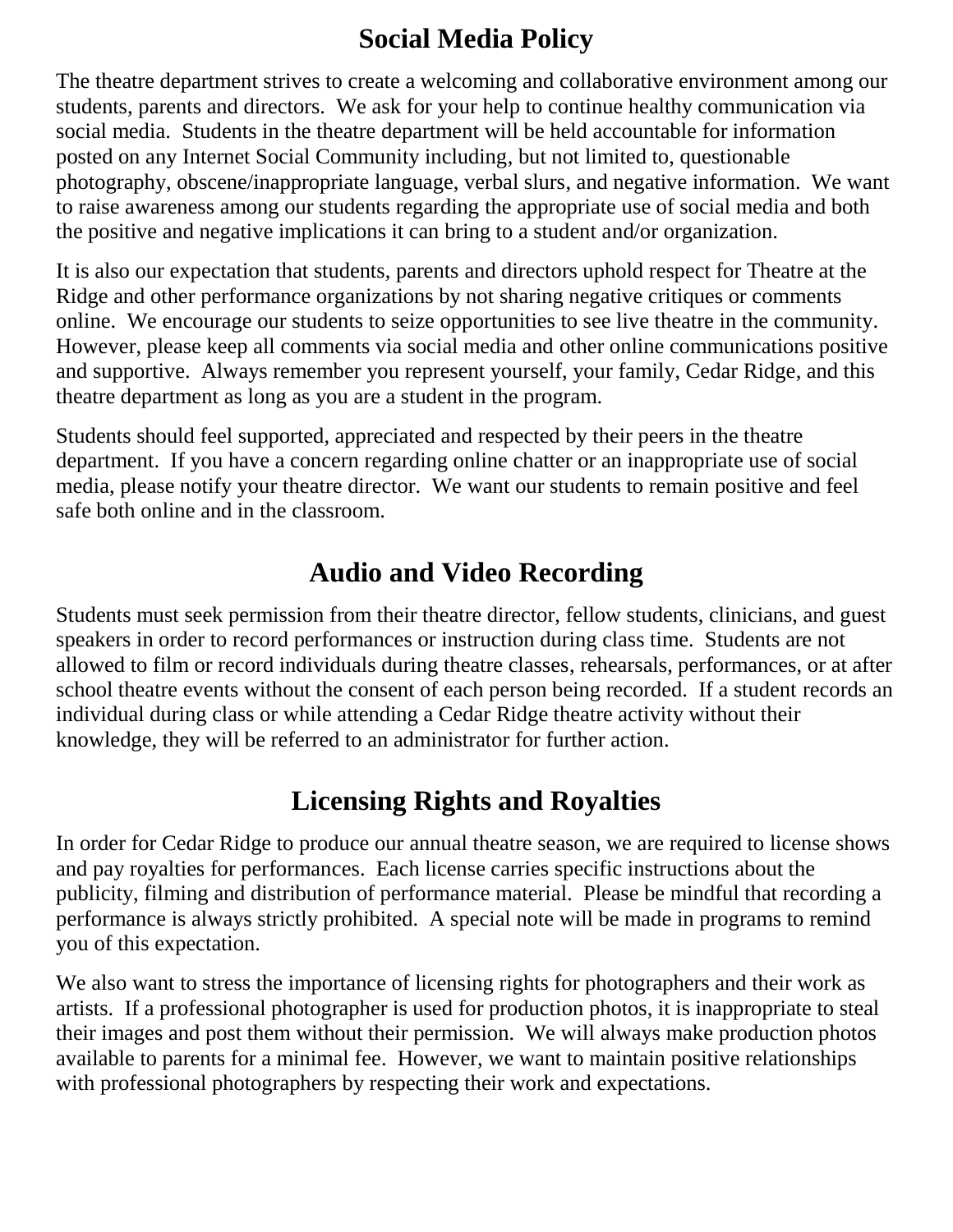## **Performance Opportunities**

Cedar Ridge theatre students enrolled in production courses will have the opportunity to audition for main stage productions. Production courses at Cedar Ridge fall under the Visual and Performing Arts Academy and include Children's Theatre, Comedy and Improv, Shakespeare, Musical Theatre and Theatre Production. Our technical theatre students will be responsible for serving as the technical crew for productions.

Please know that being cast or selected for a main stage show is an honor and requires a great deal of responsibility. Eligibility will be monitored closely and students may be asked to turn in a grade sheet to their director during the rehearsal process of a production. Students must be passing all of their classes in order to participate in a production. If a student is struggling to keep up their grades during the rehearsal period, the director reserves the right to reassign the student's role in the show to allow the student more time to focus on coursework. Please refer to the *2016- 2017 RRISD Student and Parent Handbook* for further information regarding eligibility requirements.

### **Grading Policy**

Students will receive a weekly grade based on their daily participation in class. This grade will also include their productivity with others during class time. Classroom infractions that affect student performance will result in deductions from weekly grades.

Each six weeks we will be studying a different unit based on the theatre course description. Students will be assigned a six weeks project to assess their understanding of the material. The six weeks project is a wonderful means for allowing students to create fresh and innovative ideas for theatrical participation.

Theatre grades will be averaged according to the following percentages:

| Participation                                                                                                        | 40% |
|----------------------------------------------------------------------------------------------------------------------|-----|
| Projects and Assessments                                                                                             | 30% |
| Journal / Warm-Ups                                                                                                   | 15% |
| <b>Performance Critiques</b><br>*Performance critique grades will be applied to the $3^{rd}$ and $6^{th}$ six weeks. | 15% |

#### **Performance Critiques**

Theatre is a performance course. Therefore, students are required to attend one live theatrical performance per semester. Students must turn in a program from the production and complete a short critique based on each experience within a week following the performance. We will have numerous opportunities for students to attend productions on the Cedar Ridge campus. Students are also encouraged to attend other theatrical events in the community. Performance critiques must be turned in to their classes GOOGLE CLASSROOM. **The deadline for fulfilling this requirement will be Friday, December 6th (fall semester) and Friday, May 8th (spring semester).**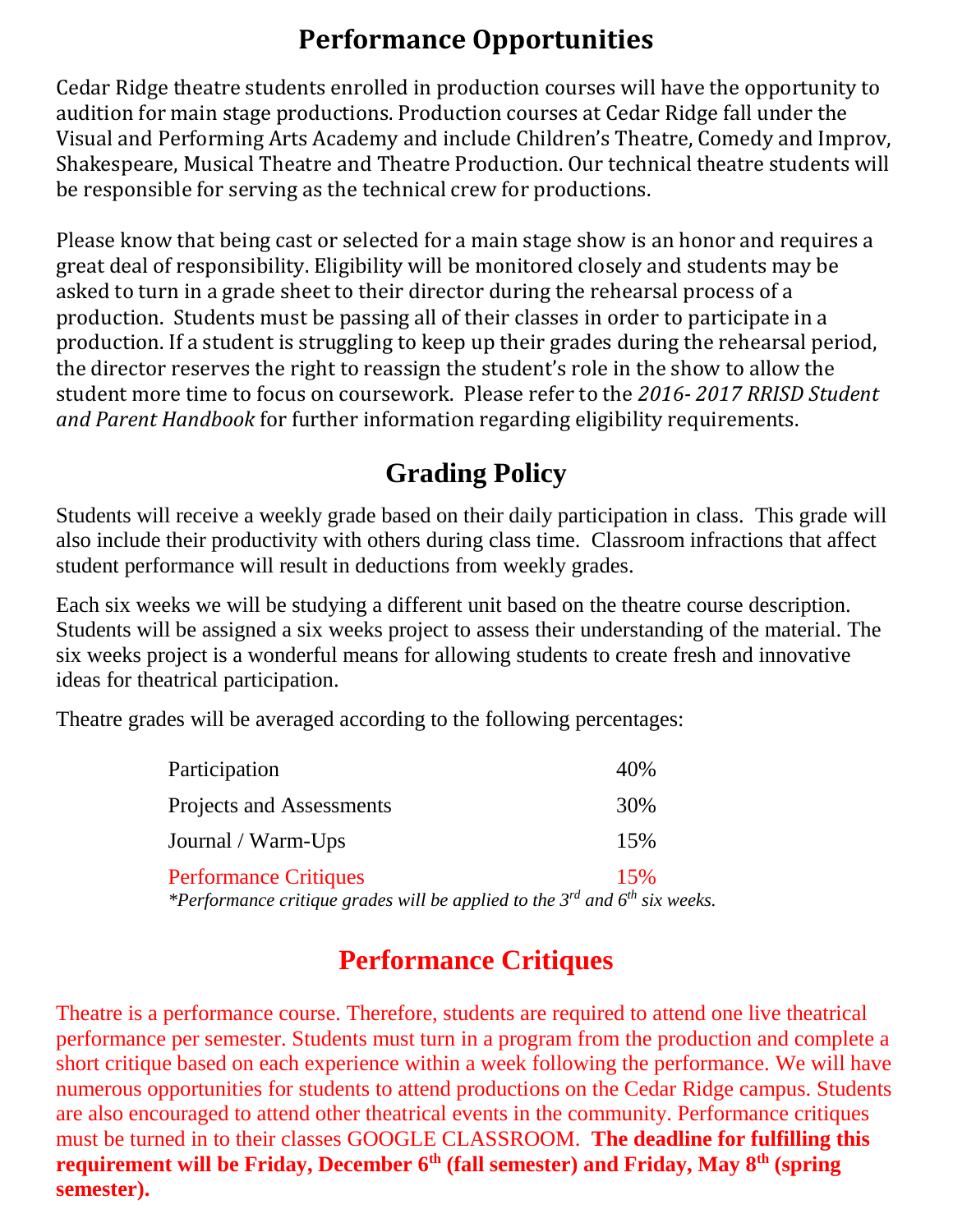# **Rehearsal Expectations**

It is an honor to be cast in a production at Cedar Ridge. Students should exhibit a sense of humility and gratitude when given this special privilege by meeting the rehearsal expectations of the Cedar Ridge Theatre Department. All students involved in main stage productions must adhere to the following guidelines:

- Students should arrive at the theatre at least ten minutes before the rehearsal is scheduled to begin. This should allow students plenty of time to use the restroom, get a drink, converse with other cast members or review previous blocking.
- Students should be in their warm-up space preparing for rehearsal at least two minutes prior to the scheduled rehearsal time.
- Actors are expected to have their scripts, character workbooks and pencils during rehearsals.
- Students should respect their director by always listening and following instructions.
- Actors should respectfully consult with their director prior to changing their appearance during a rehearsal period. Please do not change your hair color, hair length or style prior to speaking with us about the show's time period and your character's physical appearance in the show.
- Cast and crew members should remain focused during rehearsals. Outside distractions such as cell phones and other electronic devices should remain silent and out of view during rehearsals.
- Rehearsals will be closed to those individuals not involved in the production. Outside spectators will only be allowed in rehearsals with prior approval from the director.
- Students are required to be present for all scheduled rehearsals. Students will be given a rehearsal schedule the first day of each rehearsal process. Parents and students are encouraged to mark their calendars accordingly. Rehearsal conflicts should be addressed immediately upon casting. You may also view rehearsal calendars on the theatre website.
- Cast or crew members who have a previous commitment that prevents them from being at a rehearsal must submit a note signed by a parent or legal guardian at least one week prior to the rehearsal in order to be excused. An unexcused absence from rehearsal can result in a student losing their role or other disciplinary action.
- Food and drinks will not be allowed in the black box theatre or on stage during rehearsal. Students are encouraged to bring bottled water to rehearsals.
- Rehearsals should be an innovative and collaborative process for the actors, technicians and director. It is important that we respect one another's space, creativity and input at all times.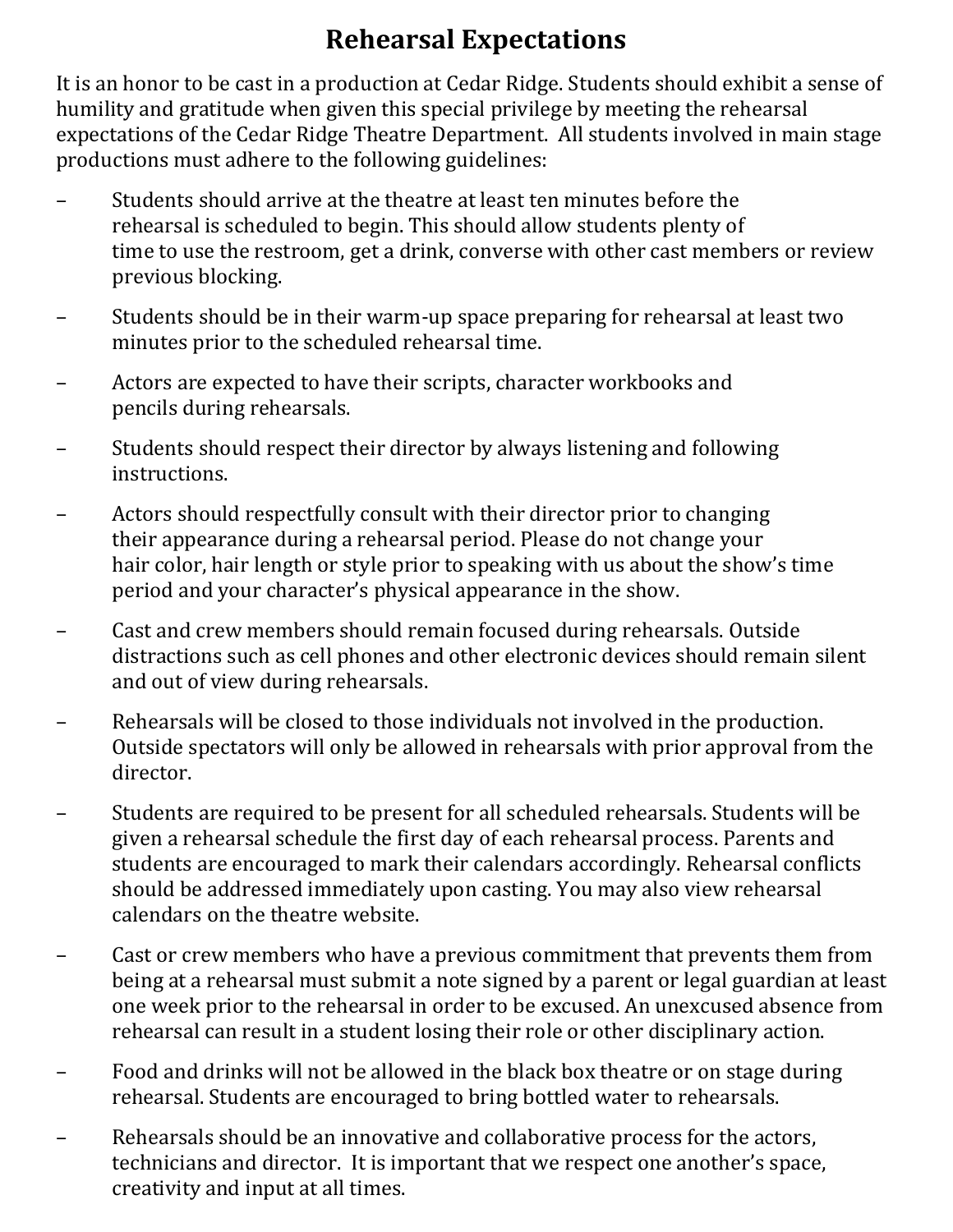## **Technical Theatre: Shop Expectations**

Students wanting to use any equipment that requires power (tools, sewing machines, soldering irons, etc.) will be expected to attend a safety training presentation, and pass a written/practical exam. Please know that even if you do not plan on using tools, the training is strongly suggested as you will be exposed to them on a regular basis as a theatre student.

#### **DRESS CODE**

- Avoid rings, bracelets, necklaces, earrings or any dangly jewelry. Stud earrings are acceptable.
- Long hair should be tied back or kept under a hat or otherwise kept from the face.
- T-shirts and jeans made from natural fabrics, such as cotton, are best. Do not wear worn or ripped clothing as it can cause potential injury.
- Wear closed-toed shoes, sneakers or preferably boots. Sandals, dress shoes, or any other form of non-protective shoe is unacceptable.

\*If you fail to dress appropriately during shop hours, you will be asked to leave.

#### **SAFETY RULES**

All students in Technical Theatre classes and Theatre Production will be required to complete a safety presentation which will take a comprehensive look into each safety rule specifically and the significance of it while working in the shop and in the theatre department. However, for a quick reference here is the list:

- **1. NEVER use any tool unless you have been taught how to safely operate it.**
- **2. ALWAYS use eye protection.**
- **3. NO HORSEPLAY.**
- **4. DO NOT distract, startle, or talk to anyone using a power tool.**
- **5. ONLY use a tool in the manner it was designed. (Wrenches are NOT hammers)**
- **6. NEVER walk away from a tool that is still turned on.**
- **7. ALWAYS use all of a tool's safety guards and guides.**
- **8. NEVER attempt to use a tool that is broken.**
- **9. NOTIFY the shop supervisor when you find a broken tool.**
- **10. ALWAYS clean up your workspace before moving on to a new project.**
- **11. CLEAN UP all spills immediately.**
- **12. KNOW the locations of ALL First Aid, Fire, and Safety Equipment.**
- **13. CLEAN your paint brush thoroughly.**
- **14. ALWAYS have someone hold and support a ladder (of any height) while you are on it.**
- **15. NEVER work in the shop alone.**
- **16. NEVER use your phone in the shop or use earbuds to listen to music.**

\*Students who violate these safety rules will be temporarily banned from the shop. Repeated violations will require a phone call to your parent/guardian to discuss being removed from the Technical Theatre class. Safety is always a priority at Cedar Ridge and we want to instill safe practices while working in the shop and on stage with all of our theatre students.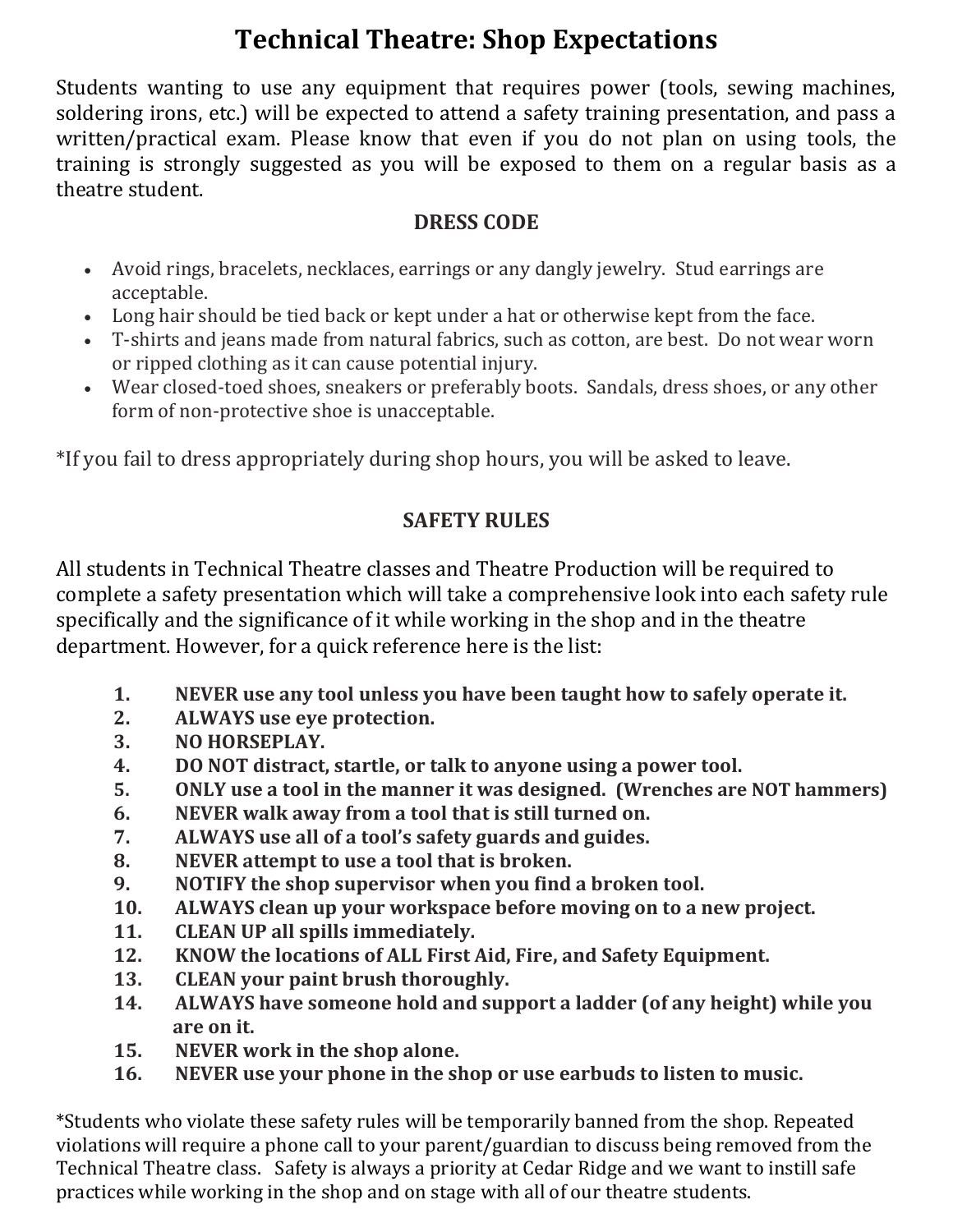# **Audience Etiquette**

Cedar Ridge parents and students should exhibit appropriate audience behavior at all times. A theatrical or concert experience is a sharing between the performer and the audience. The performers are giving their time and energy to provide an entertaining and educational experience to the audience. In return, the audience should give its full attention to the performers. In order to do this, the following will apply:

- Nobody moves from his/her seat or up and down the aisles once the performance begins. Any latecomers must wait until a selection, event or act is finished before taking a seat.
- During the actual performance, remain silent, except in those rare moments of planned audience participation. Avoid excessive movement or extraneous noise.
- Please avoid calling attention to yourself as an audience member by yelling at a performer, cheering him/her on, etc. In turn, performers on stage must not wave toward or acknowledge audience members.
- Appropriate response is simply clapping, but if you particularly enjoy a piece of music or act, it can be vigorous applause. Verbal or whistle sounds are never appropriate. If you especially appreciate a particular performer or act, it is fine to offer a standing ovation.
- Please adhere to our licensing agreement for all shows and do not use recording devices during performances.
- An announcement will be made at the beginning of each performance to remind you to keep all electronic devices to a non-audible mode during the production.
- We want to share theatre with children of all ages. However, if you have a small child or baby at a performance being loud or disruptive, please be mindful of audience members around you by taking them out of the theatre until they have calmed down.
- Be aware that performers are not allowed to visit after the show in costume. Allow time for performers to hang up their costume, remove character make-up, and clean up their make-up station before coming out to the lobby.
- Audience members are not allowed backstage before, during, or after a performance. If you need to make a delivery to your child, please notify their theatre director and we will make sure they receive the delivery.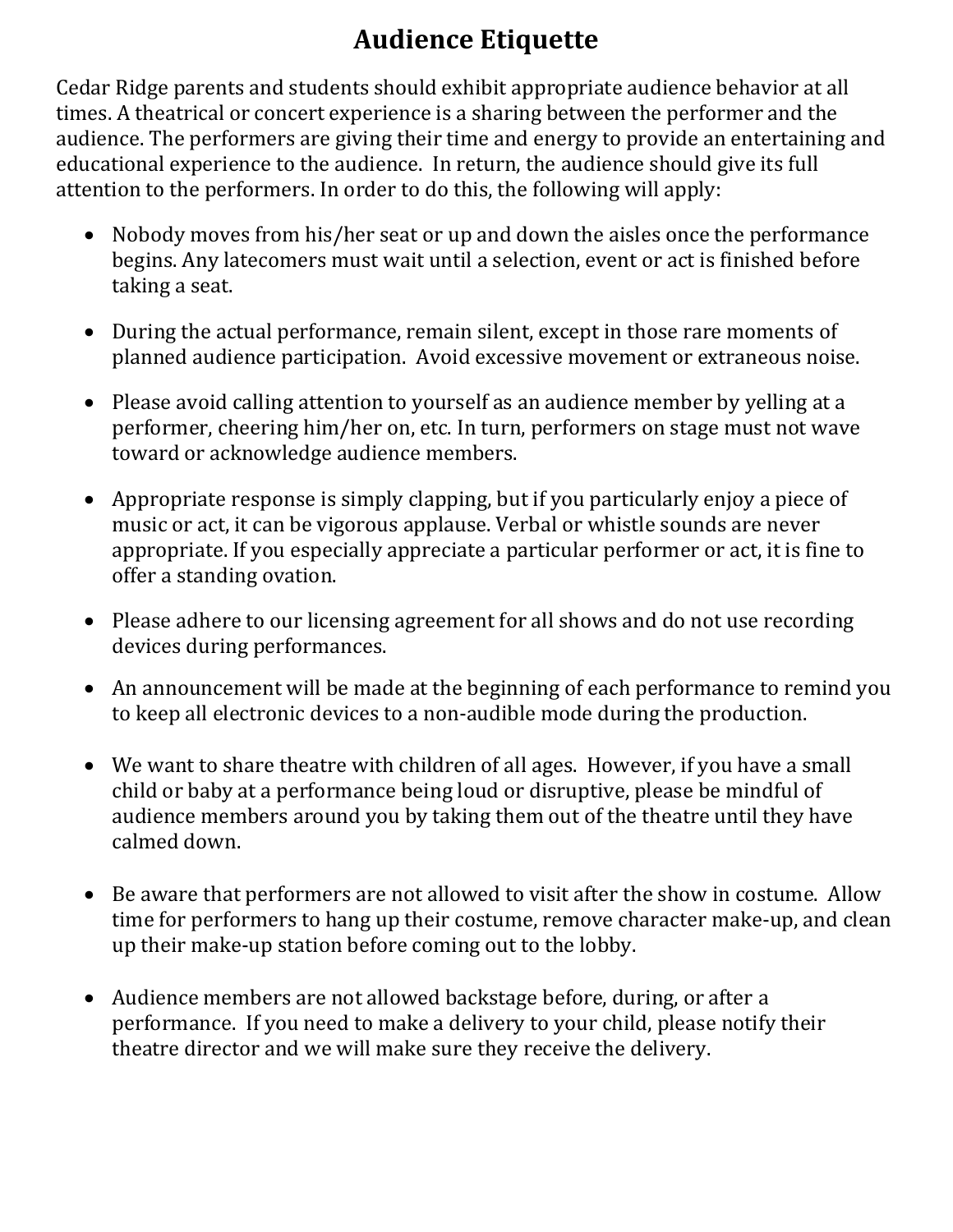#### **Course Fees**

This year the theatre department will be implementing the course fees outlined in the RRISD course catalog. These fees allow the theatre department to continue supplying our students with resources and materials to succeed in the classroom. All fees will go to needs for the specific class such as, but not limited to paper, copies, scripts, rights and fees, workshops, set materials, costuming fees, costume maintenance props, and supplies for class projects. The course fees are outlined below.

| <b>Theatre 1, 2, 3 or 4</b>                        | \$15                      |
|----------------------------------------------------|---------------------------|
| <b>Directing</b>                                   | \$15                      |
| <b>Technical Theatre</b>                           | \$15                      |
| <b>Beginning Acting OR Theatre Production</b>      | \$20                      |
| <b>Children's Theatre OR Shakespeare</b>           | \$35                      |
| <b>Musical Theatre I or II (5th Period)</b>        | \$50 (Includes tap shoes) |
| <b>Musical Theatre II, III, or IV (8th Period)</b> | \$100                     |

\***For students involved in multiple theatre courses, we have capped the course fee requirements at \$150.00.**

Please know we do not want the course fee to prevent students from being involved in the theatre program. We understand it may cause a financial hardship on some students to pay these fees. We are offering numerous opportunities for students to fund their course fees through ad sales, Texas Roadhouse rolls at Thanksgiving, and other fundraisers. If students do not fulfill their course fee through fundraising, they will be expected to pay the remaining balance. **All financial obligations should be met by Friday, December 11th!**

If students are unable to meet their financial obligation, they should visit with their theatre director about alternative options. **Again, we do not want a student's course fee to affect their level of commitment or ability to participate in the Cedar Ridge theatre department.**

#### **Student Accounts in CUT TIME**

Each returning theatre student has an account through CUT TIME, a software system that the district provides for fine arts financial records, inventory, and communication. All of our new theatre students will set up their account in class and can check their financial status at any point throughout the year. We will discuss student theatre accounts and this software in detail at our virtual theatre parent meeting on **August 31st**. If a student would like to use money collected through a fundraiser to assist in course fees, production fees or other theatre expenses, they must fill out a STUDENT ACCOUNT TRANSFER FORM found on the theatre website at [www.theatreattheridge.com.](../../Downloads/www.theatreattheridge.com) Please review your account periodically to ensure it is up to date and the information is correct. If you have questions, please contact Mrs. Copeland regarding your financial obligations.

**CUT TIME LOG-IN INFORMATION (Returning Theatre Students Only) Parent / Student School Code: CRHSDrama Password: Student ID Number**